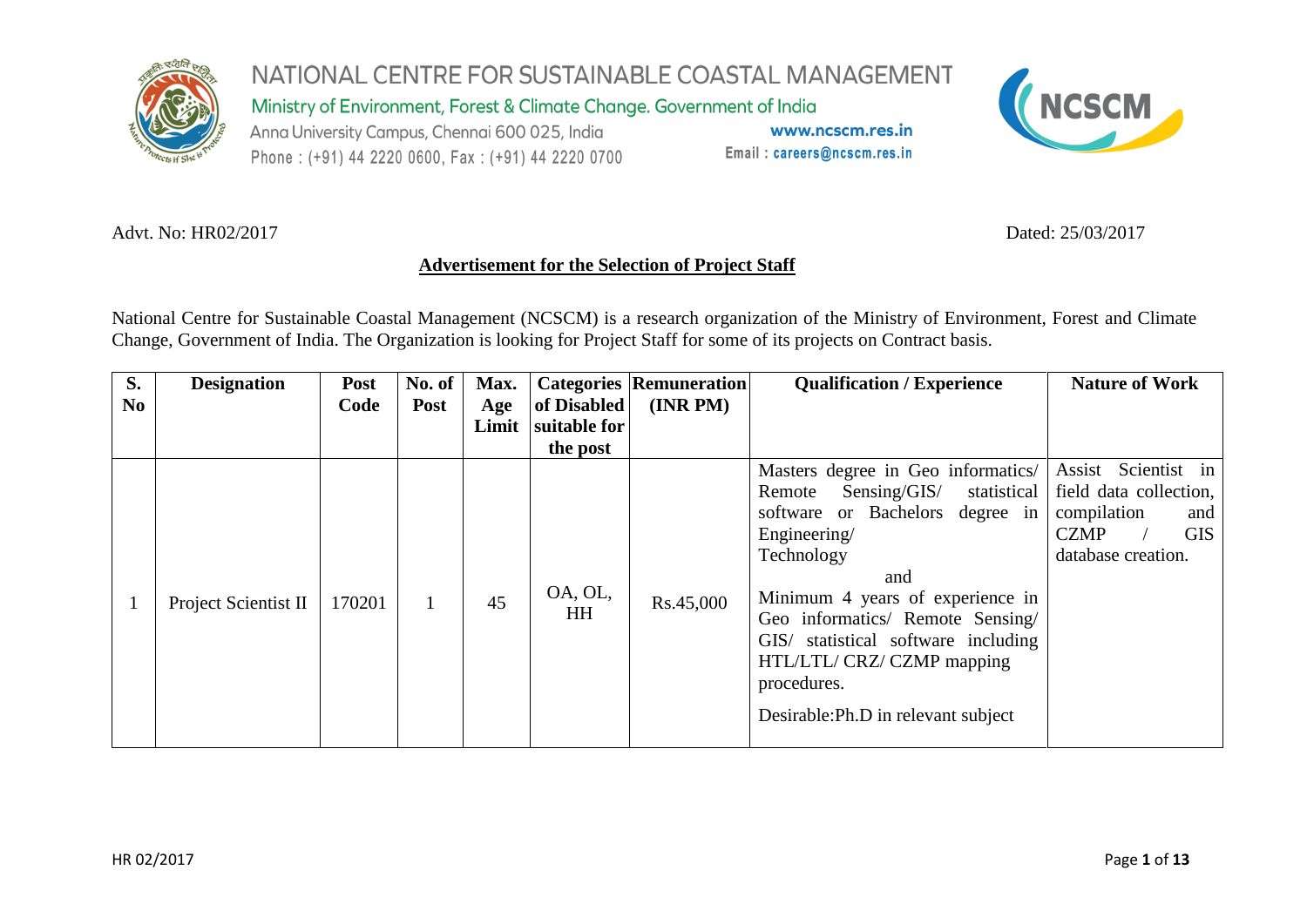

Ministry of Environment, Forest & Climate Change. Government of India

Anna University Campus, Chennai 600 025, India Phone: (+91) 44 2220 0600, Fax: (+91) 44 2220 0700



| $\overline{2}$ | Project Scientist I | 170202 | $\overline{2}$ | 45 | OA, OL,<br>HH     | Rs.40,000   | Masters degree in Geo informatics/<br>Remote Sensing/ GIS/ statistical<br>software or Bachelors degree in<br>Engineering/<br>Technology<br>and<br>Minimum 3 years of experience in<br>informatics/<br>Geo<br>Remote<br>Sensing/GIS/<br>software<br>statistical<br>including HTL/LTL/<br>CRZ/CZMP mapping procedures.<br>Desirable: Ph.D in relevant subject | Assist Scientist in<br>field data collection,<br>compilation<br>and<br><b>CZMP</b><br><b>GIS</b><br>database creation.                                                         |
|----------------|---------------------|--------|----------------|----|-------------------|-------------|-------------------------------------------------------------------------------------------------------------------------------------------------------------------------------------------------------------------------------------------------------------------------------------------------------------------------------------------------------------|--------------------------------------------------------------------------------------------------------------------------------------------------------------------------------|
| 3              | Project Scientist I | 170203 | $\mathbf{1}$   | 45 | OA, OL,<br>LV, HH | Rs.40,000/- | Masters' Degree in Marine Science/<br>Environmental<br>Sciences/<br>Marine<br>Chemistry or its equivalent from a<br>recognised university with minimum<br>3 years experience in water<br>sediment quality (physico- chemical)<br>analysis.<br>Desirable:<br>Knowledge<br>in<br>biogeochemistry,<br>Experience<br>in<br>elemental analysis.                  | Scientist in<br>Assist<br>field<br>sample<br>collection and day to<br>laboratory<br>day<br>preparatory works.<br>Carrying<br>data<br>out<br>analysis and report<br>preparation |
| 4              | Project Scientist I | 170204 | $\mathbf{1}$   | 45 | OA, OL,<br>LV, HH | Rs.40,000/- | Masters' Degree in Life Science<br>Marine<br>Science/<br>Environmental<br>Science/Marine<br>Biology<br>its<br><b>or</b><br>from<br>equivalent<br>recognised<br>a<br>university with minimum 3 years<br>experience in mangrove ecology.                                                                                                                      | Scientist in<br>Assist<br>field<br>sample<br>collection and day to<br>laboratory<br>day<br>preparatory works.                                                                  |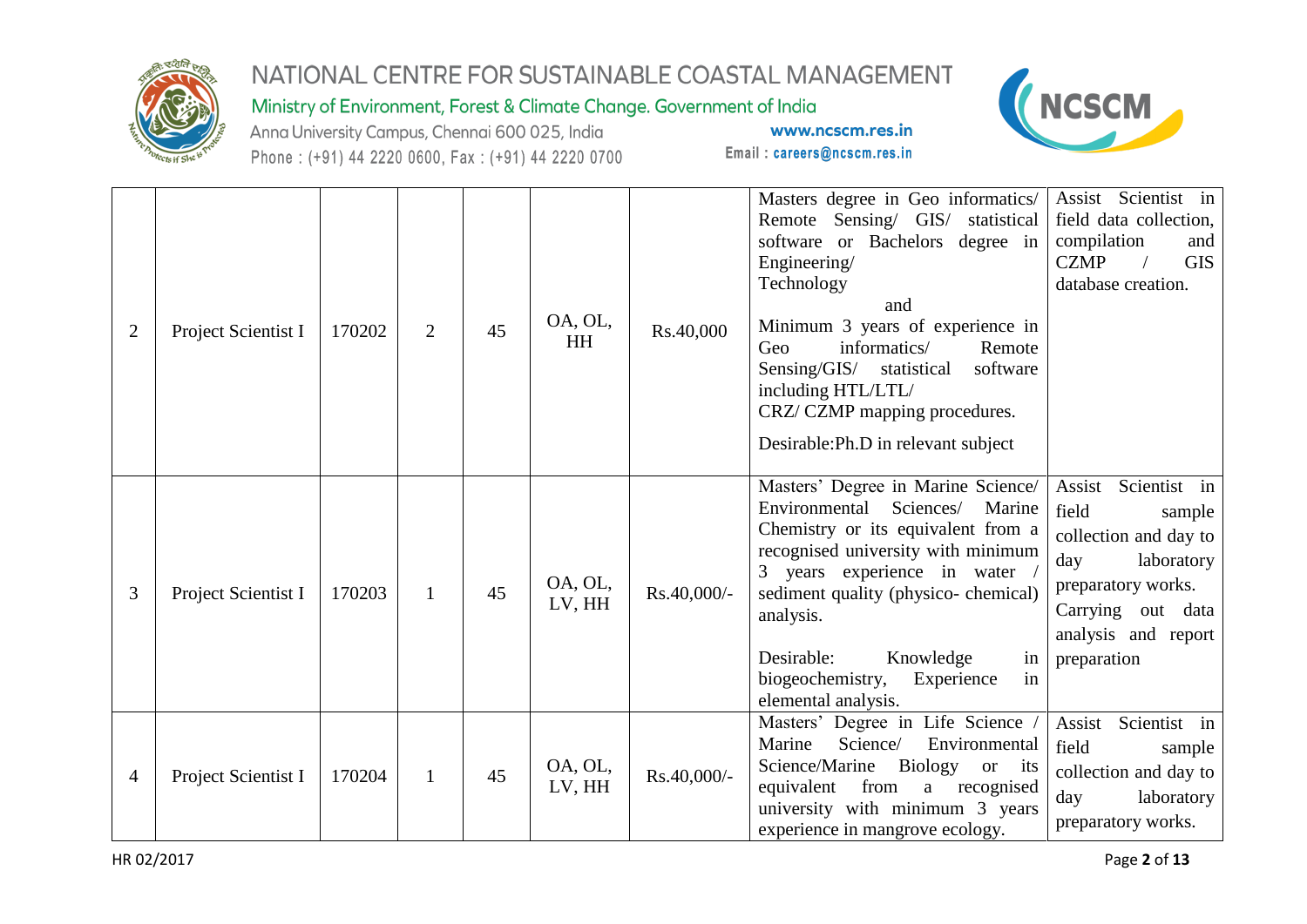

## Ministry of Environment, Forest & Climate Change. Government of India

Anna University Campus, Chennai 600 025, India Phone: (+91) 44 2220 0600, Fax: (+91) 44 2220 0700



|   |                        |        |              |    |                   |             | Desirable: Experience in mangrove<br>ecology and taxonomy.                                                                                                                                                                                                                                                                                                                                                                                                                                                                                                | Carrying out data<br>analysis and report<br>preparation                                                                                                   |
|---|------------------------|--------|--------------|----|-------------------|-------------|-----------------------------------------------------------------------------------------------------------------------------------------------------------------------------------------------------------------------------------------------------------------------------------------------------------------------------------------------------------------------------------------------------------------------------------------------------------------------------------------------------------------------------------------------------------|-----------------------------------------------------------------------------------------------------------------------------------------------------------|
| 5 | Project Scientist I    | 170205 | $\mathbf{1}$ | 45 | OA, OL,<br>LV, HH | Rs.40,000/- | Masters' Degree in Life Science<br>Marine Science/ Microbiology or its<br>from<br>equivalent<br>a recognized<br>University with minimum 3 years<br>experience in coral reef ecology.<br>Desirable: Experience in coral reef<br>ecology.                                                                                                                                                                                                                                                                                                                   | Assist<br>Scientist in<br>field<br>sample<br>collection and day to<br>day<br>laboratory<br>preparatory works.<br>Carrying out data<br>analysis and report |
| 6 | Project Associate<br>Ш | 170206 | 6            | 35 | OA, OL,<br>HH     | Rs.35,000   | Masters degree in Geo informatics/<br>Remote Sensing/ GIS/ statistical<br>software with minimum 3 years of<br>experience in Geo informatics/<br>Remote Sensing/ GIS/ statistical<br>software including HTL/LTL/ CRZ/<br><b>CZMP</b> mapping procedures<br>or<br>Bachelors degree in Geo informatics/<br>Remote Sensing/ GIS/ statistical<br>software with minimum 4 years of<br>experience in Geo informatics/<br>Remote Sensing/ GIS/ statistical<br>software including HTL/LTL/ CRZ/<br>CZMP mapping procedures.<br>Desirable: Ph.D in relevant subject | preparation<br>Assist Scientist in<br>Field data collection,<br>compilation<br>and<br><b>CZMP</b><br><b>GIS</b><br>database creation.                     |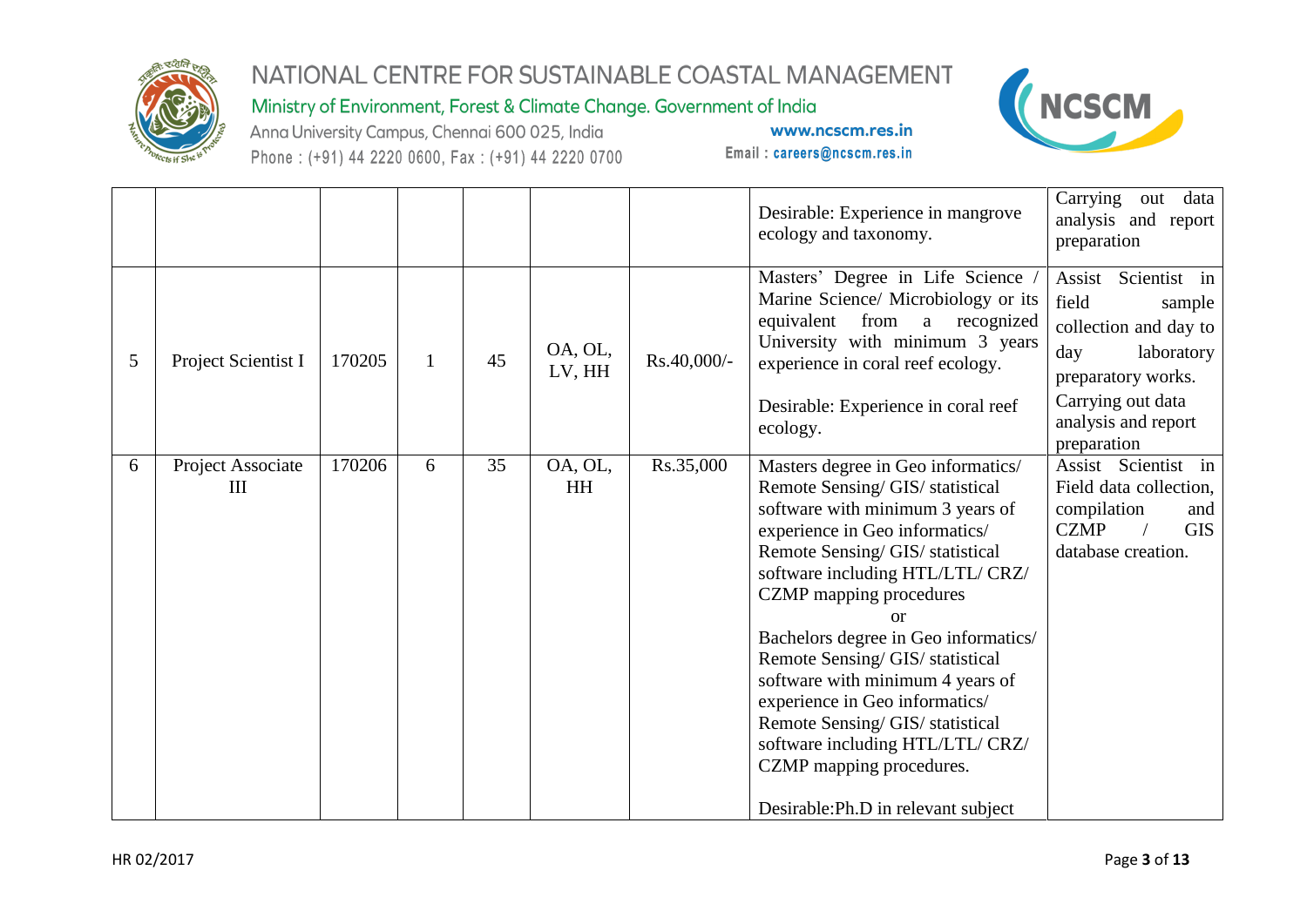

Ministry of Environment, Forest & Climate Change. Government of India

Anna University Campus, Chennai 600 025, India Phone: (+91) 44 2220 0600, Fax: (+91) 44 2220 0700



|   | Project Associate II | 170207 | $\mathbf{1}$ | 35 | OA, OL,<br>HH | Rs. 30,000 | Masters degree in Marine Science<br>with minimum 2 years of experience<br>in coastal physical oceanographic or<br>related studies<br><b>or</b><br>Bachelors degree in Science with<br>minimum 3 years of experience in<br>coastal physical oceanographic or<br>related studies.<br>Desirable: Ph.D in relevant subject                                                                                                                                                                                                                                                                                                                           | Assisting Scientist in<br>field<br>survey<br>- of<br>bathymetry, habitat<br>mapping and report<br>preparation |
|---|----------------------|--------|--------------|----|---------------|------------|--------------------------------------------------------------------------------------------------------------------------------------------------------------------------------------------------------------------------------------------------------------------------------------------------------------------------------------------------------------------------------------------------------------------------------------------------------------------------------------------------------------------------------------------------------------------------------------------------------------------------------------------------|---------------------------------------------------------------------------------------------------------------|
| 8 | Project Associate I  | 170208 | 5            | 35 | OA, OL,<br>HH | Rs.25,000  | Masters degree in Geo informatics/<br>Remote Sensing/ GIS/ statistical<br>software/ Geology/ Cartography/<br>Surveying with 1 year experience in<br>Geo informatics/ Remote Sensing/<br>GIS/ statistical software including<br>HTL/LTL/ CRZ/ CZMP mapping<br>procedures/ Land surveying using<br>Total Station, DGPS, GIS / data<br>processing, etc.<br>or<br>Civil<br><b>Bachelors</b><br>degree<br>in<br>informatics/<br>Geo<br>Engineering/<br>Remote Sensing/ GIS/ statistical<br>Geology/<br>software<br>Cartography/<br>Surveying with 2 years of experience<br>in Geo informatics/ Remote Sensing/<br>GIS/ statistical software including | Assist Scientist in<br>field data collection,<br>compilation and<br>CZMP / GIS<br>database creation.          |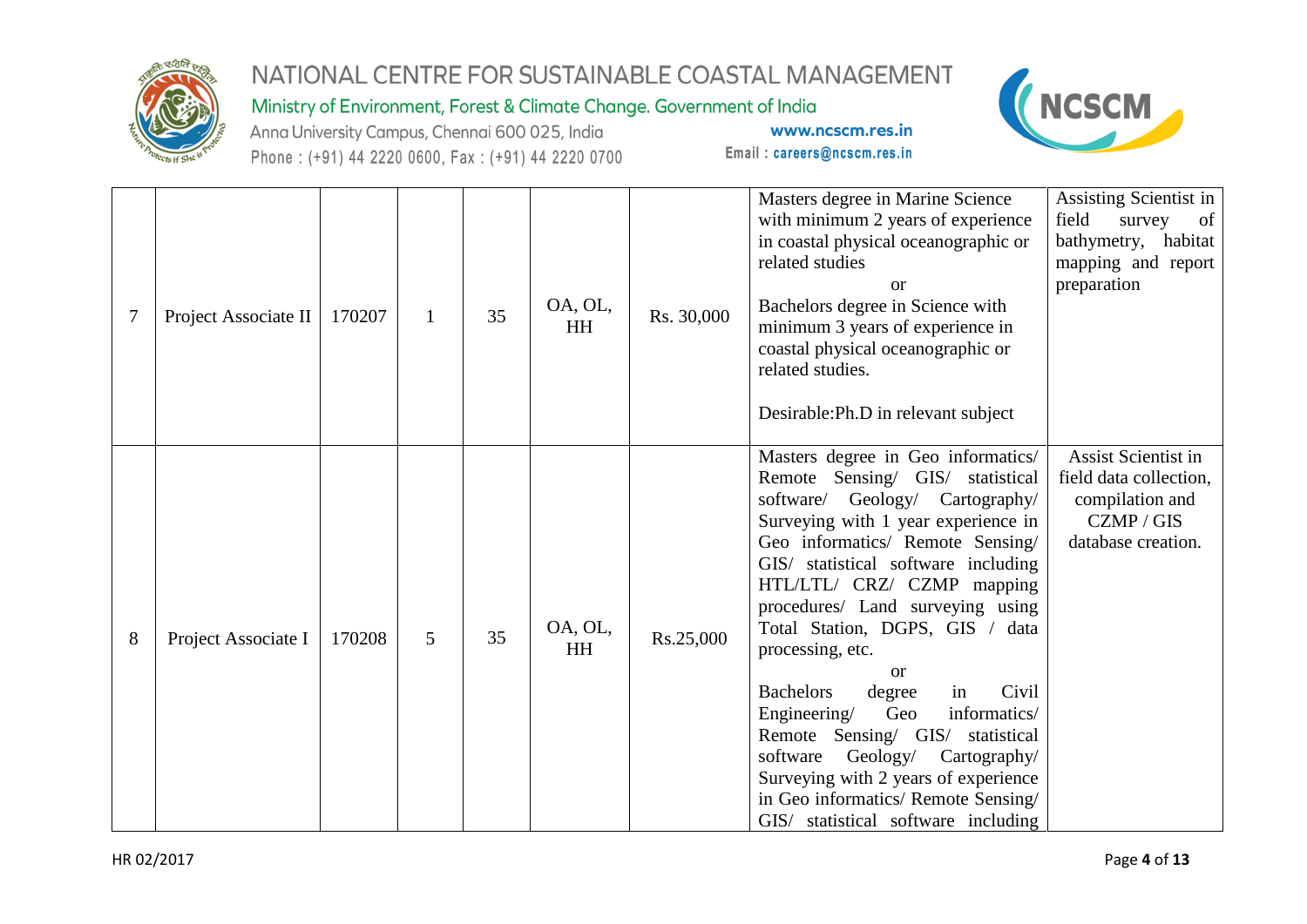

Ministry of Environment, Forest & Climate Change. Government of India

Anna University Campus, Chennai 600 025, India Phone: (+91) 44 2220 0600, Fax: (+91) 44 2220 0700



|   |                     |        |                |    |                   |               | HTL/LTL/ CRZ/ CZMP mapping<br>procedures/ Land surveying using<br>Total Station, DGPS, GIS / data<br>processing, etc.<br>Desirable: Ph.D in relevant subject                                                                                                                                                                                                                                                                                                                                               |                                                                                                              |
|---|---------------------|--------|----------------|----|-------------------|---------------|------------------------------------------------------------------------------------------------------------------------------------------------------------------------------------------------------------------------------------------------------------------------------------------------------------------------------------------------------------------------------------------------------------------------------------------------------------------------------------------------------------|--------------------------------------------------------------------------------------------------------------|
| 9 | Project Associate I | 170209 | $\overline{4}$ | 35 | OA, OL,<br>LV, HH | $Rs.25,000/-$ | Masters' Degree in Life Science /<br>Marine Science/ Environmental<br>Science/Environmental geology/<br>Environmental biotechnology or its<br>equivalent with 1 year experience in<br>water/sediment quality (physical $\&$<br>chemical) analysis.<br>Or<br>Bachelor's Degree in Life Science<br>or Natural Science or its equivalent<br>with 2 years experience in water/<br>sediment quality (physico-chemical)<br>analysis.<br>Desirable: Water / Sediment quality<br>(physical $&$ chemical) analysis. | Scientist in<br>Assist<br>field<br>sample<br>collection,<br>day to<br>laboratory<br>day<br>preparatory works |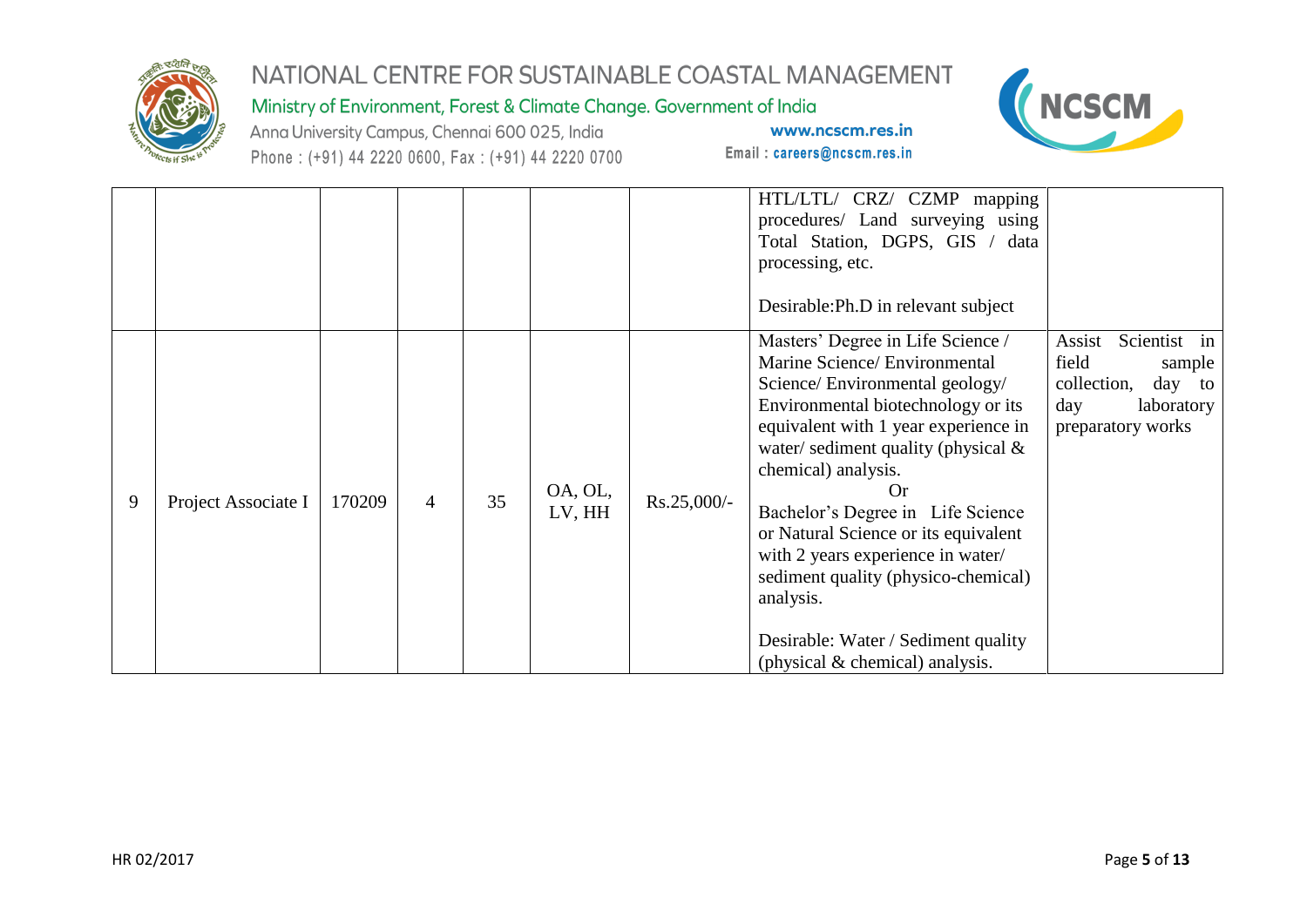

## Ministry of Environment, Forest & Climate Change. Government of India

Anna University Campus, Chennai 600 025, India Phone: (+91) 44 2220 0600, Fax: (+91) 44 2220 0700



| 10 | Project Associate I | 170210 | 1              | 35 | OA, OL,<br>LV, HH | Rs.25,000/-   | Masters' Degree in Marine Biology<br>or equivalent and 1 year of relevant<br>research experience. Should be a<br>certified SCUBA Diver.<br>Or<br>Degree in Marine Biology or<br>equivalent and 2 year of relevant<br>research experience. Should be a<br>certified SCUBA Diver.<br>Desirable: Knowledge / experience<br>collection<br>and<br>analysis of<br>in<br>environmental and ecological data.<br>PhD in relevant area. | Assist Scientist in<br>field<br>sample<br>collection,<br>day to<br>laboratory<br>day<br>preparatory works  |
|----|---------------------|--------|----------------|----|-------------------|---------------|-------------------------------------------------------------------------------------------------------------------------------------------------------------------------------------------------------------------------------------------------------------------------------------------------------------------------------------------------------------------------------------------------------------------------------|------------------------------------------------------------------------------------------------------------|
| 11 | Project Associate I | 170211 | $\overline{4}$ | 35 | OA, OL,<br>HH     | $Rs.25,000/-$ | Masters' Degree in Earth Sciences<br>Environmental Sciences / Remote<br>Sensing/<br>Geo<br>Information<br>Technology or its equivalent with 1<br>year experience in GIS / Remote<br>Sensing.<br>Or<br>Bachelor's Degree in Life Science<br>or Natural Science or its equivalent<br>with 2 years experience in GIS /<br>Remote Sensing.<br>Desirable : GIS mapping and field<br>survey                                         | Assist Scientist in<br>field<br>sample<br>collection,<br>day to<br>day<br>laboratory<br>preparatory works. |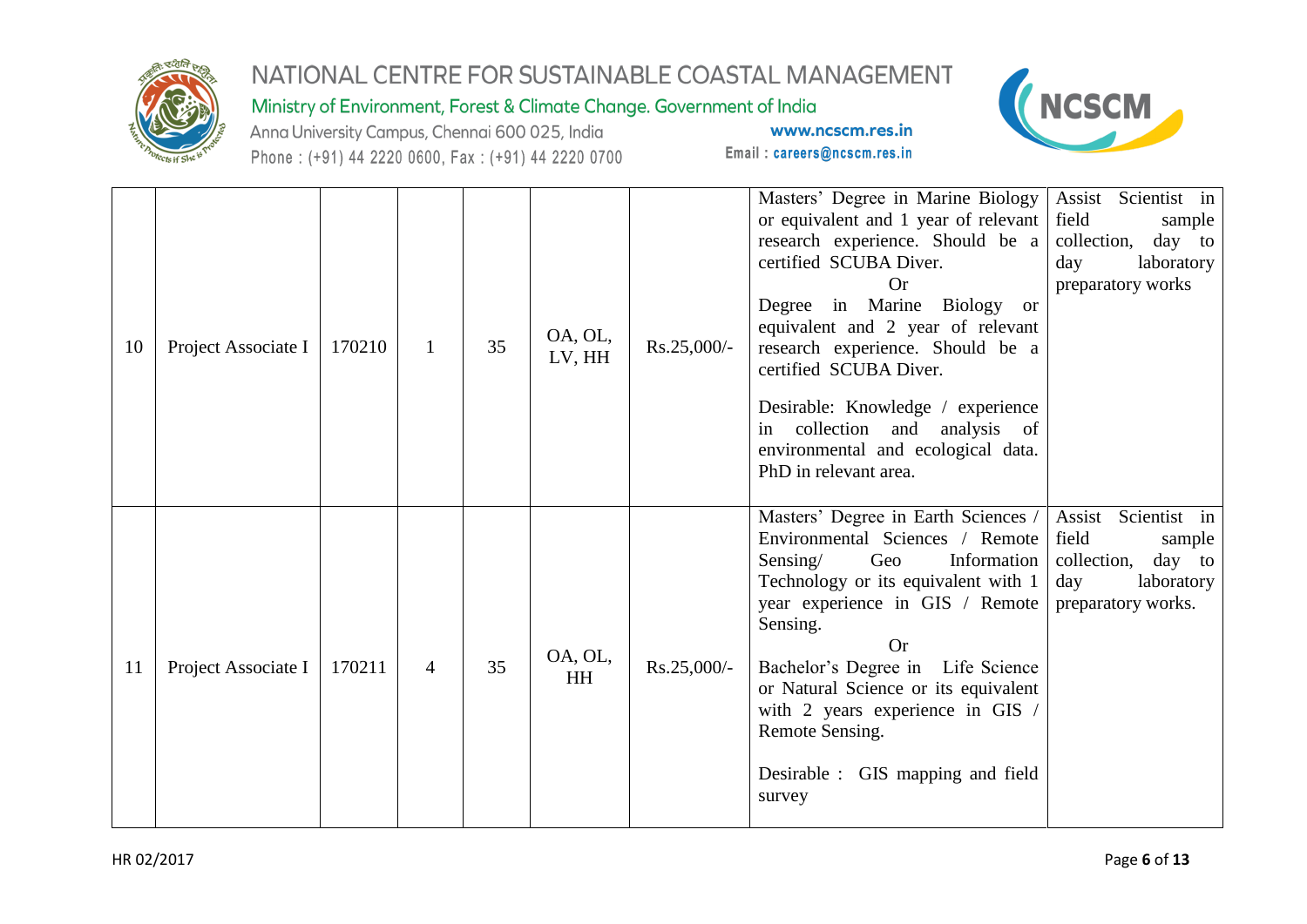

## Ministry of Environment, Forest & Climate Change. Government of India

Anna University Campus, Chennai 600 025, India Phone: (+91) 44 2220 0600, Fax: (+91) 44 2220 0700



| 12 | Project Associate I | 170212 | $\overline{2}$ | 35 | OA, OL,<br>OAL, LV,<br>HH | Rs. 25,000 | Masters' Degree in Life Science<br>/Marine<br>Science / Environmental<br>Sciences/ Marine Biology or its<br>equivalent<br>from<br>a recognised<br>university with minimum 1 year<br>experience in water quality analysis.<br>$\Omega$ r<br>Bachelor Degree in Life Science or<br>its equivalent from a recognized<br>university with 2 years of experience<br>on water quality analysis.<br>Desirable: Experience in bathymetry<br>survey.                                      | <b>Assist Scientist in</b><br>analysis of sea water<br>samples for physico-<br>chemical and<br>biological<br>parameters, plankton<br>and chlorophyll,<br>bathymetry survey. |
|----|---------------------|--------|----------------|----|---------------------------|------------|---------------------------------------------------------------------------------------------------------------------------------------------------------------------------------------------------------------------------------------------------------------------------------------------------------------------------------------------------------------------------------------------------------------------------------------------------------------------------------|-----------------------------------------------------------------------------------------------------------------------------------------------------------------------------|
| 13 | Project Associate I | 170213 | $\overline{2}$ | 35 | OA, OL,<br>OAL, LV,<br>HH | Rs. 25,000 | Degree in Life Science<br>Masters'<br>Science / Environmental<br>/Marine<br>Sciences/ Earth Science / Marine<br>Biology or its equivalent from a<br>recognised university with minimum<br>1 year experience in sediment and /<br>or benthic analysis.<br>Or<br>Bachelor Degree in Life Science or<br>its equivalent from a recognized<br>university with 2 years of experience<br>in sediment and /or benthic analysis.<br>Desirable: Experience in sediment<br>biogeochemistry | Assist Scientist in<br>analysis of sediment<br>and benthic samples.                                                                                                         |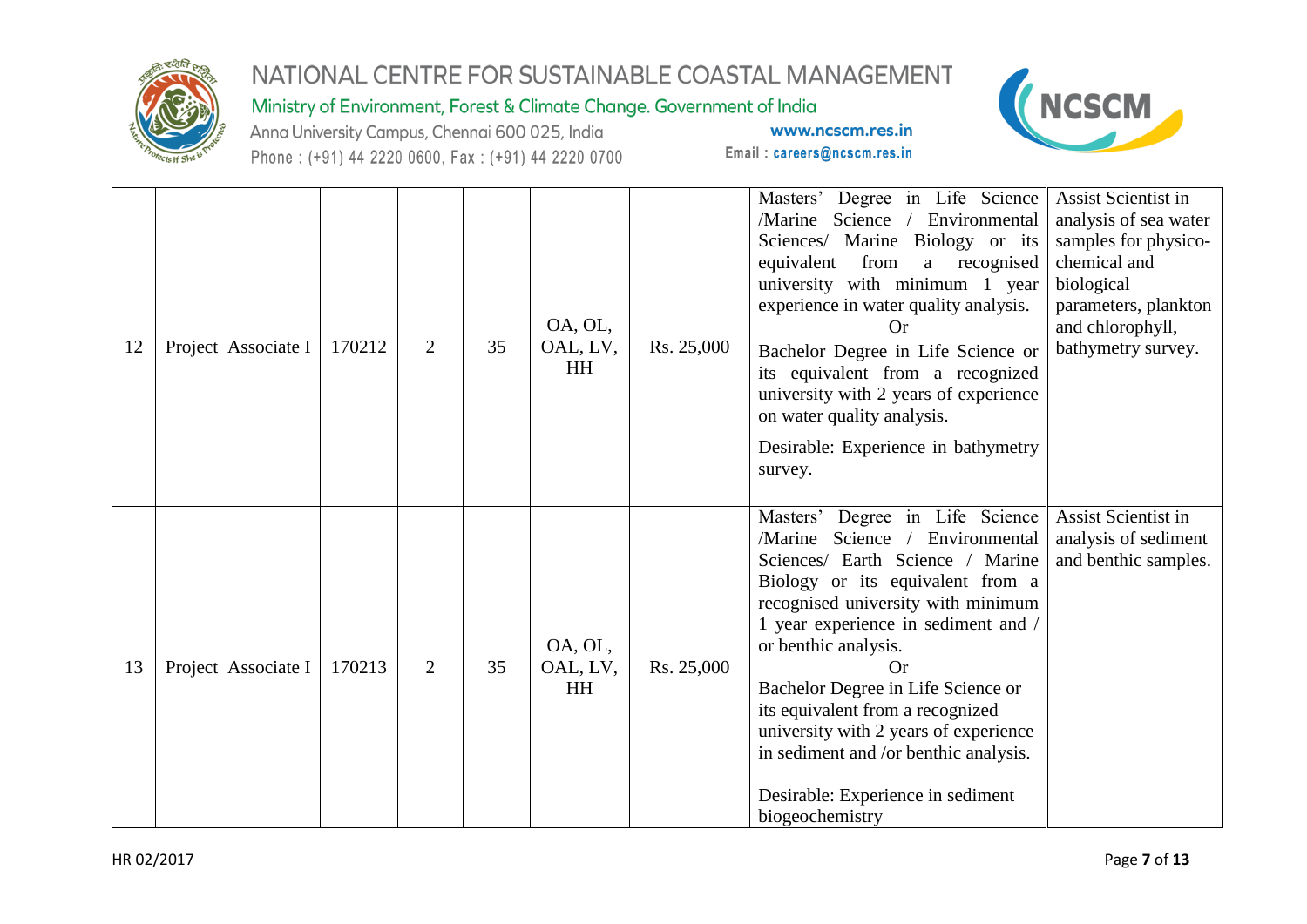

## Ministry of Environment, Forest & Climate Change. Government of India

Anna University Campus, Chennai 600 025, India Phone: (+91) 44 2220 0600, Fax: (+91) 44 2220 0700



| 14 | Project Associate I | 170214 | $\mathbf{1}$ | 35 | OA, OL,<br>LV, HH                | Rs.25,000   | Masters' Degree in Life Science<br>/Marine Science /<br>Environmental<br>Marine Biology or its<br>Sciences/<br>from<br>equivalent<br>a recognised<br>university with minimum 1 year<br>experience in marine ecology<br>Bachelor Degree in Life Science or<br>its equivalent from a recognized<br>university with 2 years of experience<br>in mangrove / ecology.<br>Desirable: Experience in mangrove<br>and health<br>ecology<br>assessment.<br>Experience with GIS based tools. | Assist Scientist in<br>analysis of health of<br>Data<br>mangroves.<br>analysis. |
|----|---------------------|--------|--------------|----|----------------------------------|-------------|-----------------------------------------------------------------------------------------------------------------------------------------------------------------------------------------------------------------------------------------------------------------------------------------------------------------------------------------------------------------------------------------------------------------------------------------------------------------------------------|---------------------------------------------------------------------------------|
| 15 | Project Assistant I | 170215 | 3            | 30 | OA, OL,<br>OAL, LV,<br><b>HH</b> | Rs.17,000/- | Bachelor's degree in Science/<br>Scientist in<br>Assist<br>Engineering or its equivalent<br>field<br>arrangements<br><b>Or</b><br>and<br>Diploma in Engineering /<br>collection.<br>Technology with 2 years experience<br>Or<br>HSC with 3 years experience.<br>Desirable : Instrumentation and<br>Communication                                                                                                                                                                  |                                                                                 |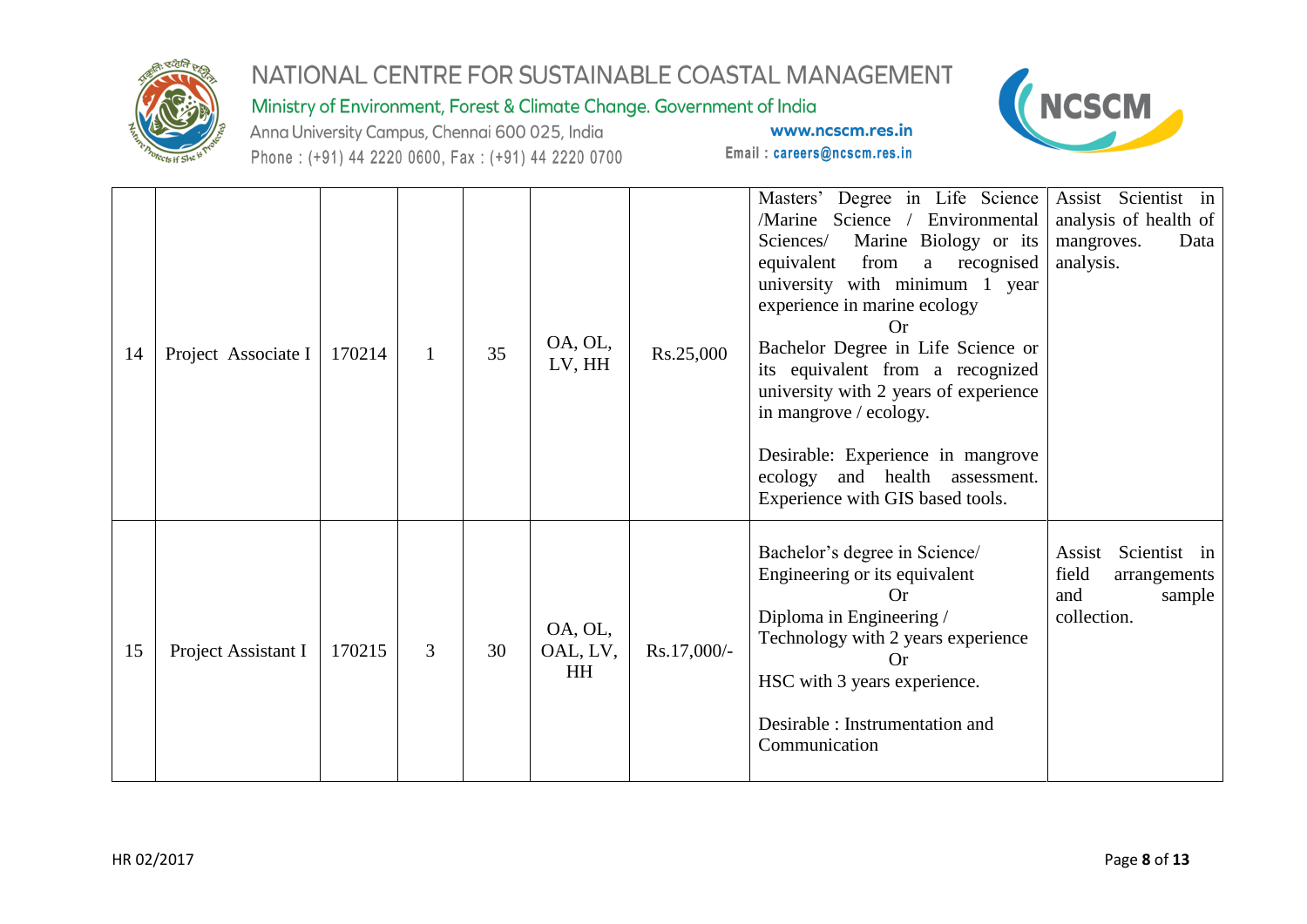

Ministry of Environment, Forest & Climate Change. Government of India

Anna University Campus, Chennai 600 025, India Phone: (+91) 44 2220 0600, Fax: (+91) 44 2220 0700

www.ncscm.res.in Email: careers@ncscm.res.in



|                                                                                                       | <b>Last Date for Online Submission of Application: 08/04/2017 (Saturday)</b> |             |       |  |  |  |  |  |  |
|-------------------------------------------------------------------------------------------------------|------------------------------------------------------------------------------|-------------|-------|--|--|--|--|--|--|
| Interview Schedule for the Post Code 170203, 170204, 170205, 170207, 170209, 170210, 170211, 1170212, |                                                                              |             |       |  |  |  |  |  |  |
| 170213, 170214, 170215                                                                                |                                                                              |             |       |  |  |  |  |  |  |
| Category                                                                                              | Date                                                                         | <b>Time</b> | Venue |  |  |  |  |  |  |
|                                                                                                       |                                                                              |             |       |  |  |  |  |  |  |

| General    | 10/04/2017 | 09:00 A.M   | National Centre for Sustainable Coastal Management,           |
|------------|------------|-------------|---------------------------------------------------------------|
| <b>OBC</b> |            | 11:00 A.M   | Koodal Building,<br>Anna University Campus, Chennai - 600025. |
| SC/ST      |            | $01:00$ P.M |                                                               |

| Last Date for Online Submission of Application: 08/04/2017 (Saturday) |             |             |                                                               |  |  |  |  |  |
|-----------------------------------------------------------------------|-------------|-------------|---------------------------------------------------------------|--|--|--|--|--|
| Interview Schedule for the Post Code 170201, 170202, 170206, 170208   |             |             |                                                               |  |  |  |  |  |
| Category                                                              | <b>Date</b> | Time        | Venue                                                         |  |  |  |  |  |
| General                                                               | 11/04/2017  | 09:00 A.M   | National Centre for Sustainable Coastal Management,           |  |  |  |  |  |
| <b>OBC</b>                                                            |             | 11:00 A.M   | Koodal Building,<br>Anna University Campus, Chennai - 600025. |  |  |  |  |  |
| SC/ST                                                                 |             | $01:00$ P.M |                                                               |  |  |  |  |  |

Interested and eligible candidate shall apply to the National Centre for Sustainable Coastal Management, Koodal Building, Anna University Campus, Chennai – 600025, subject to the conditions for application as given below.

#### **Reservation Detail :**

| <b>Total Positions</b> | ັ |  |
|------------------------|---|--|
| ັ                      |   |  |

| <i>Abbreviations</i> | SC – Scheduled Caste | $ST - S$ cheduled Tribe  | OBC – Other Backward Classes |
|----------------------|----------------------|--------------------------|------------------------------|
|                      | $OA - One Arm$       | $OL$ – One Leg           | $OAL - One$ Arm and One Leg  |
|                      | $LV - Low Vision$    | HH – Hearing Handicapped |                              |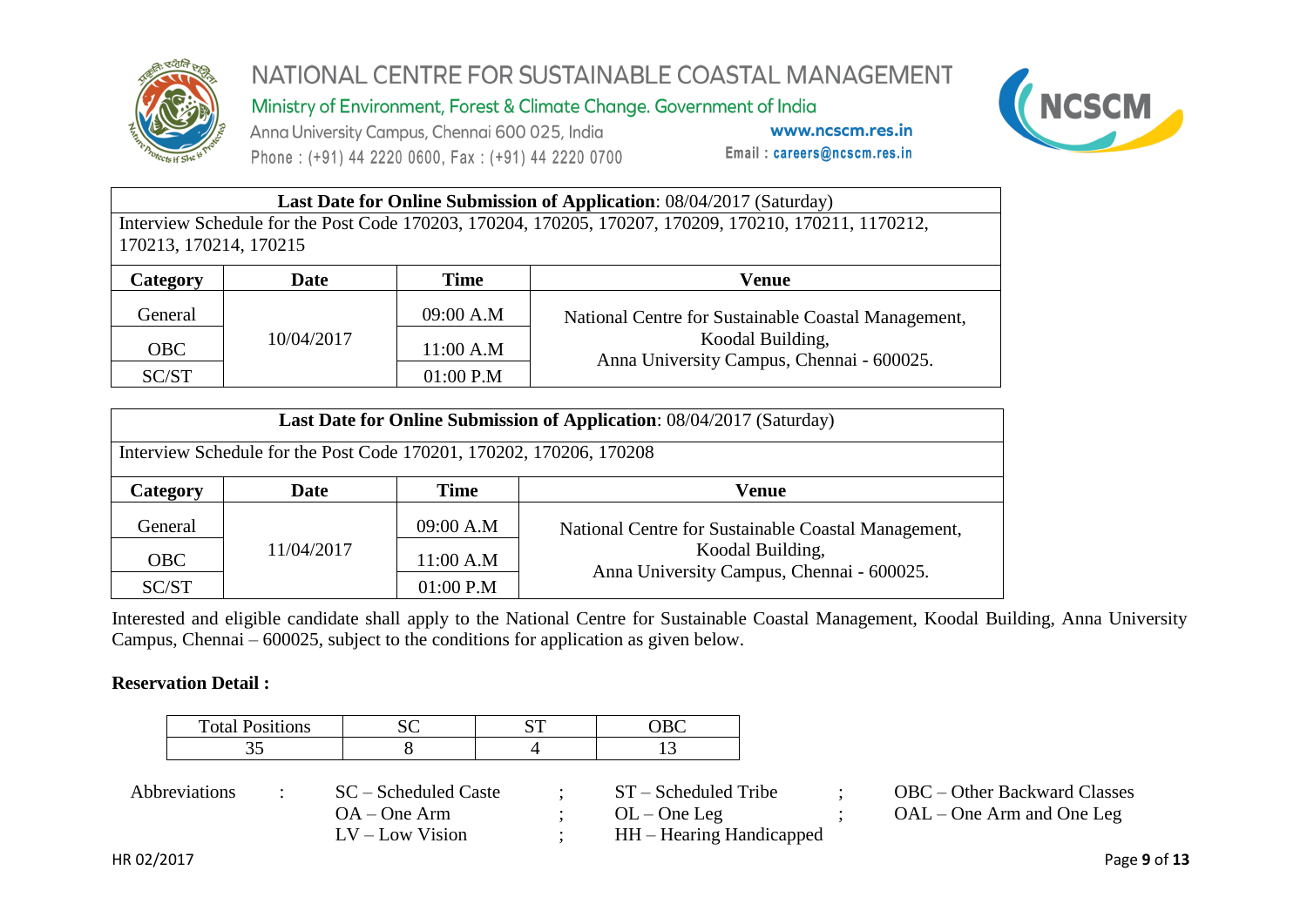

Ministry of Environment, Forest & Climate Change. Government of India

Anna University Campus, Chennai 600 025, India Phone: (+91) 44 2220 0600, Fax: (+91) 44 2220 0700

www.ncscm.res.in Email: careers@ncscm.res.in



#### **Conditions for Application:**

- 1. Candidate needs to submit his/her application online in the website **www.ncscm.res.in/cms/careers/careers.php** on or before the last date specified above. No other mode of application shall be considered. Do not apply via **mobile browser**.
- 2. A candidate can apply only up to a **maximum of two positions**. All applications of the candidate who have applied more than two positions will **summarily be rejected**
- 3. The applicant needs to undergo eligibility scrutiny, certificate verification, followed by a personal interview on the scheduled time, date and venue specified above. All eligible candidates who have applied shall appear for the interview. **No separate call letter will be issued**. It is the responsibility of the candidate to ensure that he/she fulfils the eligibility criteria before appearing at the venue.
- 4. Candidate who fails to satisfy, any of the conditions for application as stated in this advertisement or elsewhere, will not be allowed to attend the certificate verification or the interview, as the case may be. Candidates, who had not cleared the certificate verification process, will not be allowed to attend the interview.
- 5. Candidate appearing for the interview should produce the hard copy of the online application along with necessary documents. **No other format of application shall be considered**. Candidates appearing without the hard copy of the online application will not be entertained.
- 6. The candidate needs to carry the original of all the relevant certificate(s) for verification and a copy for submission. Photocopies of the certificates, even if attested, shall not be considered for certificate verification.
- 7. The candidate is required to produce the following documents in proof of education /experience for verification.
	- $\bullet$  SSLC / 10th or equivalent
	- Proof in support of Educational qualification (Provisional/Degree Certificate) [Note: Mere production of mark sheets or course completion certificate shall not be considered for verification].
	- Proof in support of work or research experience (Experience/Service certificate).
- 8. Employees of Government / Quasi Government / PSU / Autonomous bodies should produce NOC at the time of interview/certificate verification.
- 9. NCSCM will **not** provide any facility for online registration and/or taking printout or photocopies.
- 10. Late comers will not be entertained.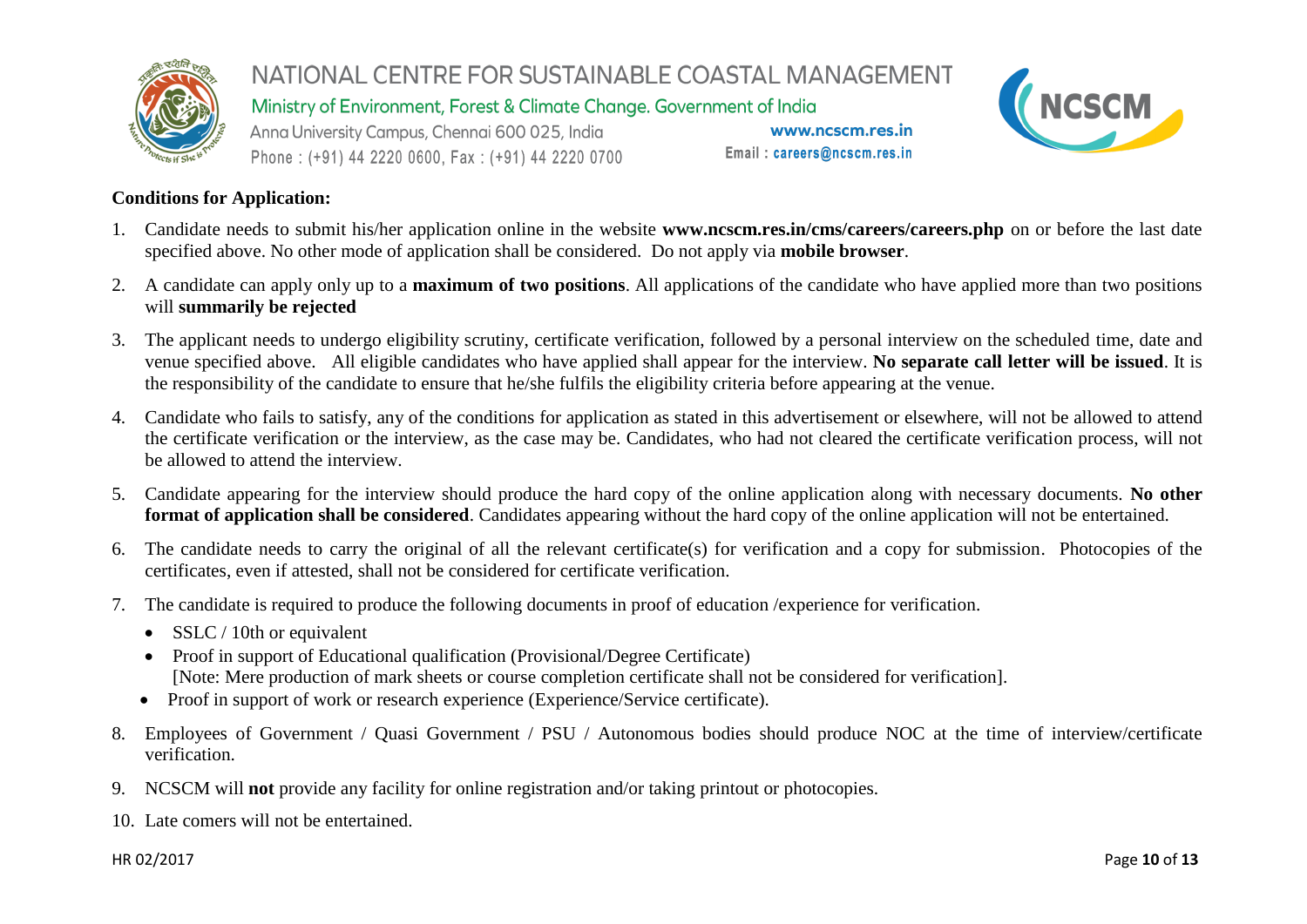

Ministry of Environment, Forest & Climate Change. Government of India

Anna University Campus, Chennai 600 025, India Phone: (+91) 44 2220 0600, Fax: (+91) 44 2220 0700

www.ncscm.res.in Email: careers@ncscm.res.in



#### **General Conditions:**

1. Application is open only for Indian Nationals.

| 2. Project completion date is               |                                                               |  |                 |                                 |  |  |  |  |
|---------------------------------------------|---------------------------------------------------------------|--|-----------------|---------------------------------|--|--|--|--|
|                                             | (i) for Post Code : $170201$ , $170202$ , $170206$ , $170208$ |  | <b>Contract</b> | $30th$ June 2017                |  |  |  |  |
|                                             | (ii) for Post Code: 170203, 170204, 170205, 170207,           |  | $\mathcal{L}$   | 30 <sup>th</sup> September 2017 |  |  |  |  |
|                                             | 170209, 170210, 170211, 170215                                |  |                 |                                 |  |  |  |  |
| (iii) for Post Code: 170212, 170213, 170214 |                                                               |  |                 | 31 <sup>st</sup> December 2017  |  |  |  |  |

- 3. The appointment will be purely on temporary basis for a specific project and co- terminus with the project. The appointment is up to the project completion date, subject to the satisfactory performance of the individual. The project completion date may vary, at a later stage, because of various reasons. Appointment of a candidate in any of the above positions does not entitle him/her, for any permanent/temporary job in NCSCM or the Government of India.
- 4. The appointment will be subject to a periodical performance review and continuation thereupon until the project completion date, will be purely based on the performance of the individual.
- 5. The place of posting will be in Chennai or at any other location in India as required. The positions may involve field activities anywhere in India, based on the requirement of the project.
- 6. For the purpose of research experience calculation, awarded PhD degree shall be considered equivalent to 3 years of research experience. Awarded M.Phil shall be considered equivalent to 1 year of research experience.
- 7. Reservation and relaxation for SC, ST, OBC, Physically Challenged and Ex-servicemen will be as per Government of India policy. However the maximum Age limit including all reservations shall not exceed 56 years.
- **8. First Class means as specified in the Degree Certificate.**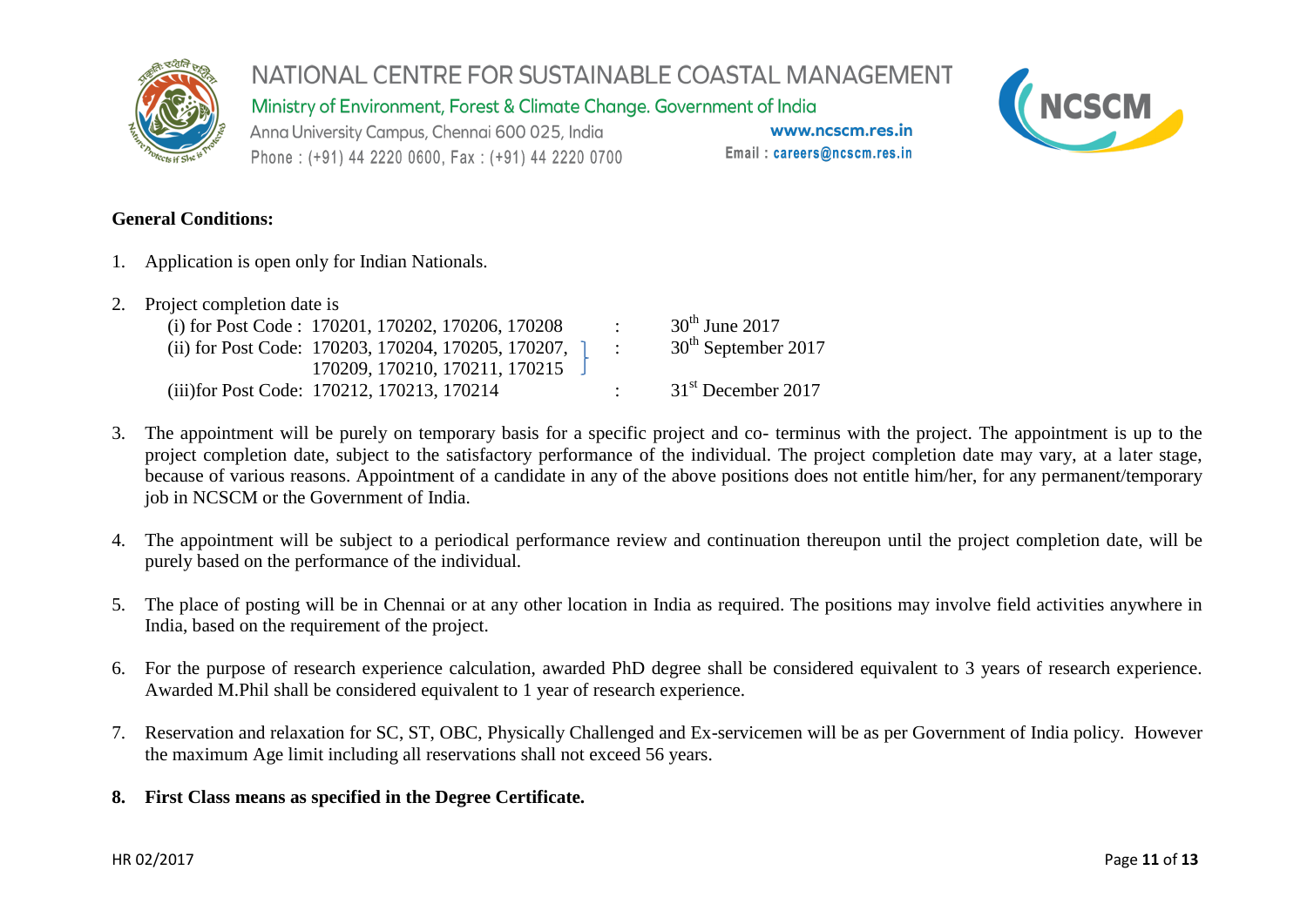

Ministry of Environment, Forest & Climate Change. Government of India

Anna University Campus, Chennai 600 025, India Phone: (+91) 44 2220 0600, Fax: (+91) 44 2220 0700



- 9. Number of years of experience will be counted after the year of award of the qualifying degree, as on the date of advertisement.
- 10. Date of advertisement would be the cut-off date for age and experience computation.
- 11. Conditions for Photograph Image:
	- i. Photograph must be a recent passport style colour picture
	- ii. Make sure that the picture is in colour, taken against a light-coloured, preferably white, background
	- iii.Look straight at the camera with a relaxed face
	- iv. Dimensions 200 x 230 pixels (preferred and preferably in .JPG or .PNG formats)
	- v. Size of file should be between 20 and 50kb
	- vi. Ensure that the size of the scanned image is not more than 50kb. If the size of the file is more than 50kb, then adjust the settings of the scanner such as the DPI resolution, no. of colours etc. during the process of scanning
- 12. Conditions for Signature Image:
	- i. The applicant has to sign on white paper with Black Ink pen
	- ii. The signature must be signed only by the applicant and not by any other person
	- iii.Dimensions 140 x 60 pixels (preferred and preferably in .JPG or .PNG formats)
	- iv. Size of file should be between 10 and 20kb
- 13. The number of positions would vary from what is advertised, as per the discretion of the Director, NCSCM.
- 14. Director NCSCM may consider selecting any candidate for a lower position/remuneration, based on the performance of the candidate in the selection process. Mere possession of the qualifying criteria does not entitle the candidate, the post applied for.
- 15. No TA / DA will be paid for attending the certificate verification, interview and/or for joining duty after selection. Candidates shall have to make their own arrangement for their travel & stay for attending interview and during working with NCSCM, if shortlisted.
- 16. Any request to change of date/session/ centre/ venue will not be entertained.